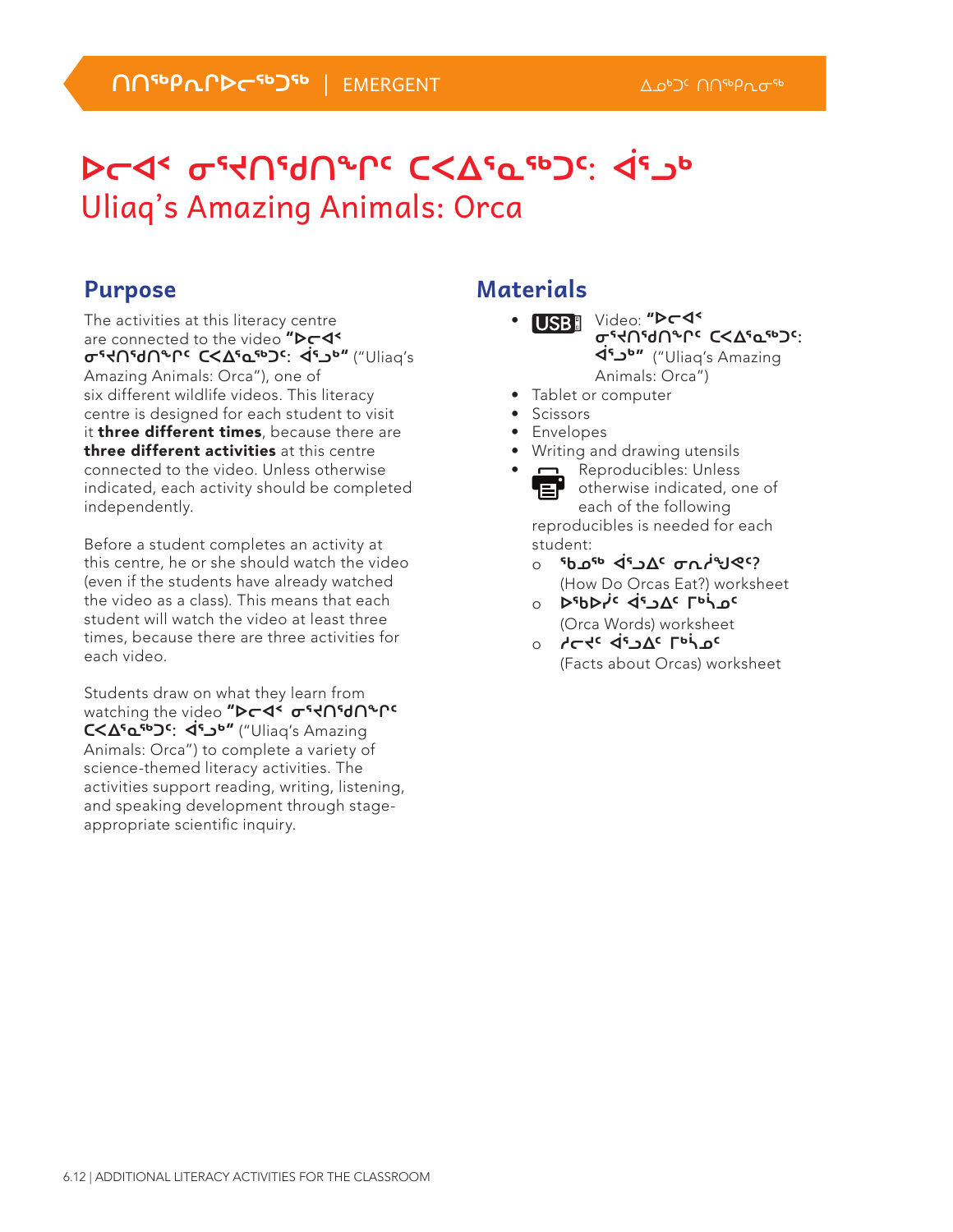### **Instructions for students**

Students can complete these activities in any order. You can read these instructions to students before they begin working on the activities.

## **ᖃᓄᖅ ᐋᕐᓗᐃᑦ ᓂᕆᓲᖑᕙᑦ?**  (How Do Orcas Eat?)

Writing and drawing activity

- 1. Watch the video "Dr4<sup><</sup> **ᓂᕐᔪᑎᖁᑎᖕᒋᑦ ᑕᐸᐃᕐᓇᖅᑐᑦ: ᐋᕐᓗᒃ**" ("Uliaq's Amazing Animals: Orca") on
- the tablet or computer. 2. On the **<sup>ፍ</sup>ხ 4 ረ<sup>፣</sup> ፈር ወጊ <sup>ነ</sup>ህ የ**ና? (How Do Orcas Eat?) worksheet, explain the two unique ways that orcas hunt. Use pictures and words to explain.
- 3. Colour the pictures.



### **Δερρής** de Lor (Orca Words) Matching game

- 1. Watch the video "D<sub>C</sub>I **ᓂᕐᔪᑎᖁᑎᖕᒋᑦ ᑕᐸᐃᕐᓇᖅᑐᑦ: ᐋᕐᓗᒃ**" ("Uliaq's Amazing Animals: Orca") on the tablet or computer.
- 2. Cut out the D<sup>5</sup>bDr<sup>ic</sup> <45 △△ Γρή 2 (Orca Words) cards.
- 3. Shuffle the cards and then choose one. Match the card with its correct word or definition.
- 4. Watch the video again to check your answers.
- 5. Once all the cards are matched, practise reading the words and definitions out loud.
- 6. Store the cards in the envelope provided.

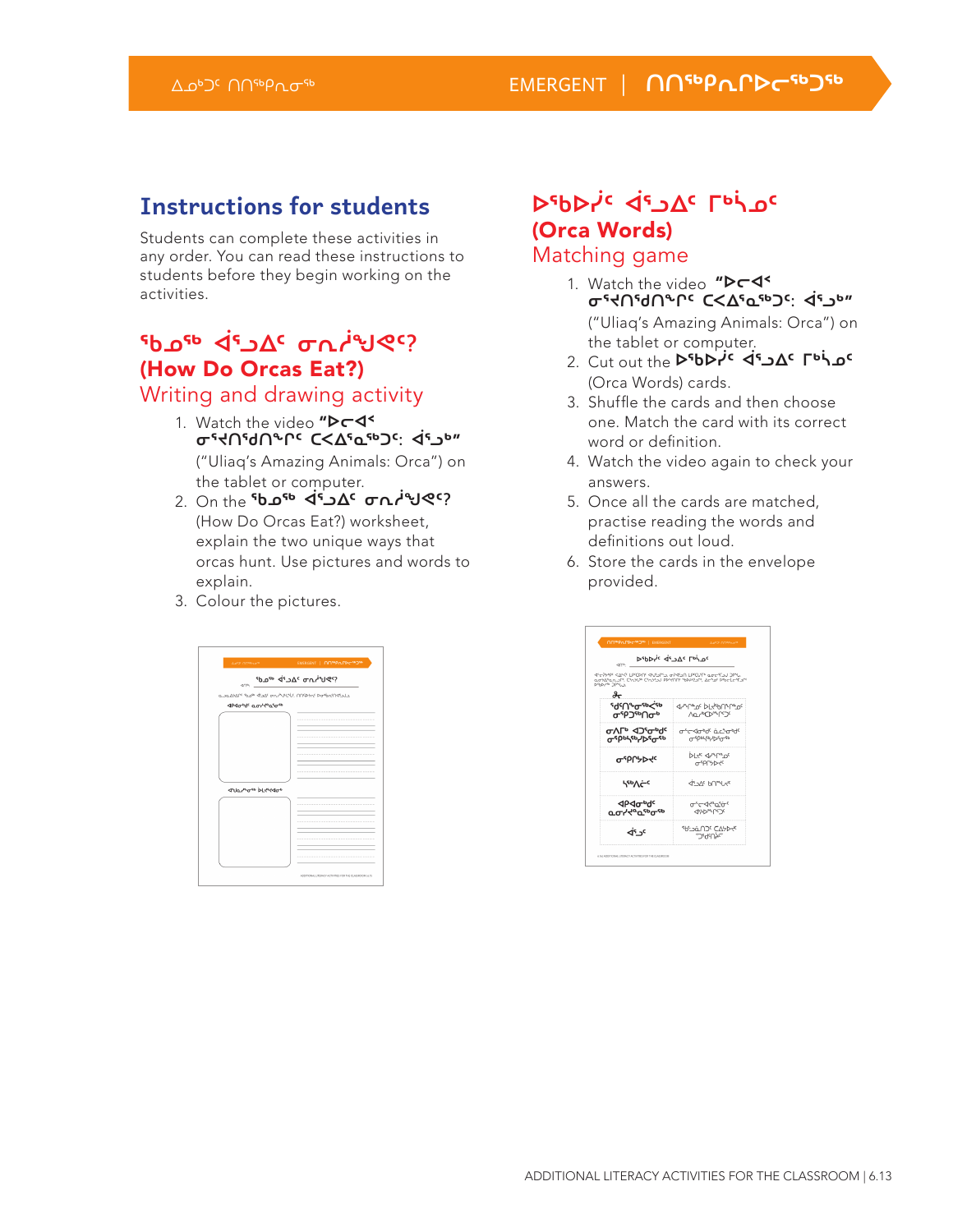*NNSPLPDCSPJSP* | EMERGENT △△▷▷□ △△▷□□ △△●□□

#### **ᓱᓕᔪᑦ ᐋᕐᓗᐃᑦ ᒥᒃᓵᓄᑦ**  (Facts about Orcas) Writing and drawing activity

- 1. Watch the video "Dr4<sup><</sup> **ᓂᕐᔪᑎᖁᑎᖕᒋᑦ ᑕᐸᐃᕐᓇᖅᑐᑦ: ᐋᕐᓗᒃ**" ("Uliaq's Amazing Animals: Orca") on the tablet or computer.
- 2. On the **dc de acts** (Facts ) 2. On the de acts about Orcas) worksheet, list three facts about orcas.
- 3. Draw a picture that shows each of the three facts about orcas in the list.
- 4. Fold the worksheet in half to make a booklet.
- 5. Colour in the cover of the booklet.

|                         | LSAmeAS for ARSPARANT SERVICE. |  |
|-------------------------|--------------------------------|--|
| <b>«Cn-3dublemulu</b>   |                                |  |
|                         |                                |  |
|                         |                                |  |
|                         |                                |  |
| EMERGENT                |                                |  |
|                         |                                |  |
|                         |                                |  |
|                         |                                |  |
|                         |                                |  |
|                         |                                |  |
|                         |                                |  |
| <b>WORKS COMPARISON</b> |                                |  |
|                         |                                |  |
|                         |                                |  |

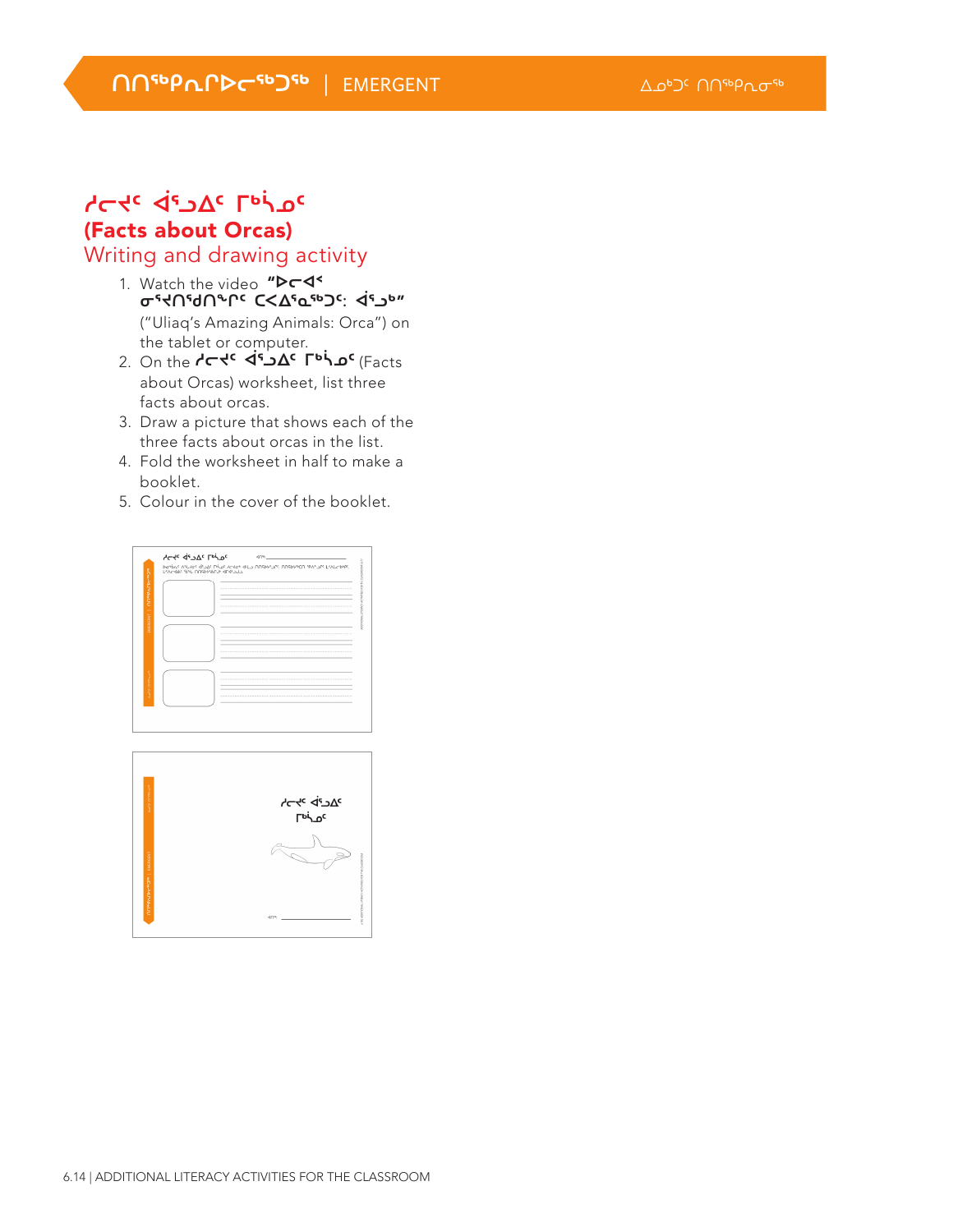**ᖃᓄᖅ ᐋᕐᓗᐃᑦ ᓂᕆᓲᖑᕙᑦ?**

ᐊᑎᖅ:

مك مكمككم الأصارية المتكسر المسابق الحامة المسابق المسابق المسابق المسابق المسابق

### **JPJOU OCTYPOSOS**

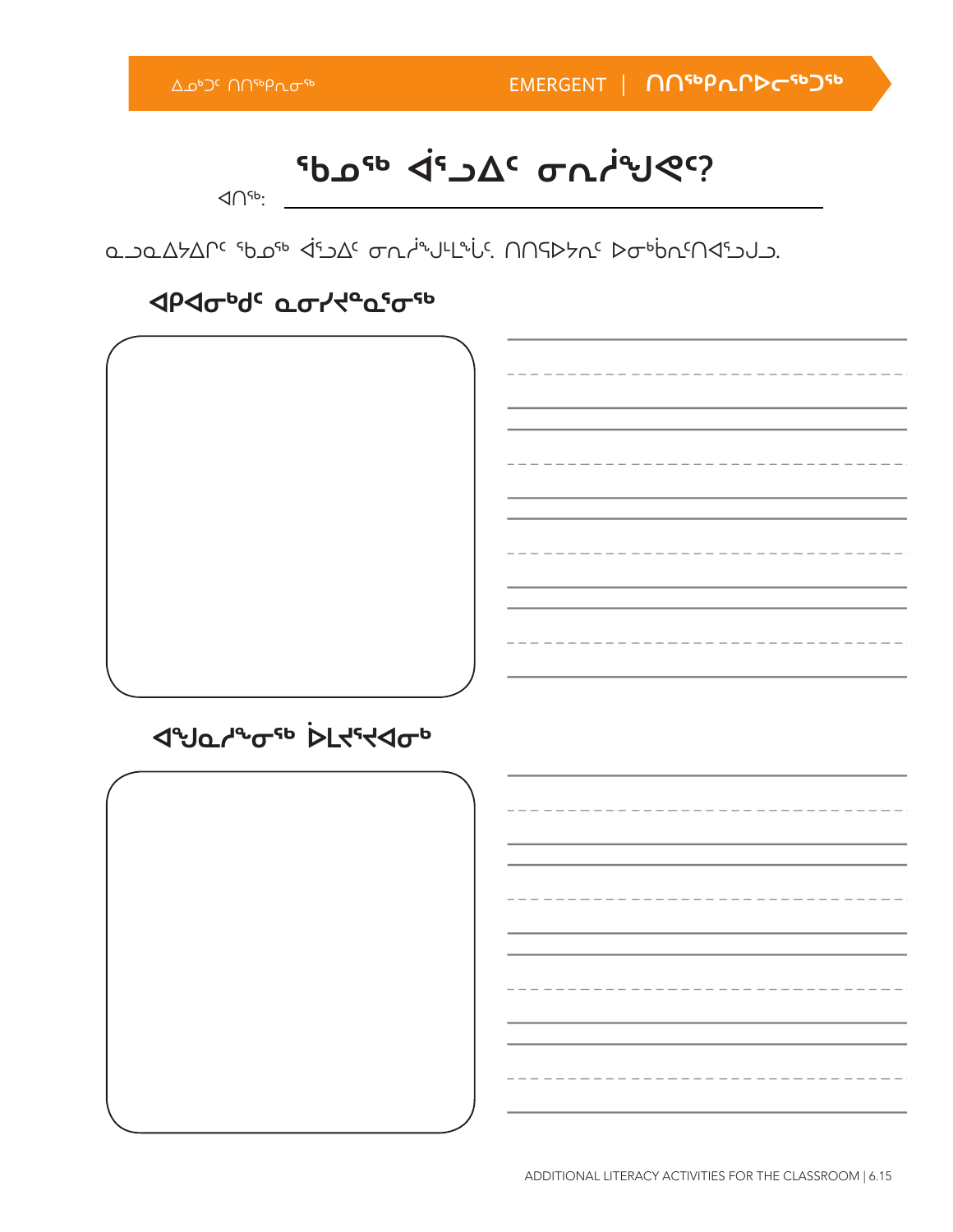

⊲←<del>`</del> مصلها عصابة الأساد المسابق المسابق المسابق المسابق المسابق المسابق المسابق المسابق ᐅᖃᐅᓯᖅ ᑐᑭᖕᒐᓗ.

ᐊᑎᖅ:

**ᐅᖃᐅᓰᑦ ᐋᕐᓗᐃᑦ ᒥᒃᓵᓄᑦ**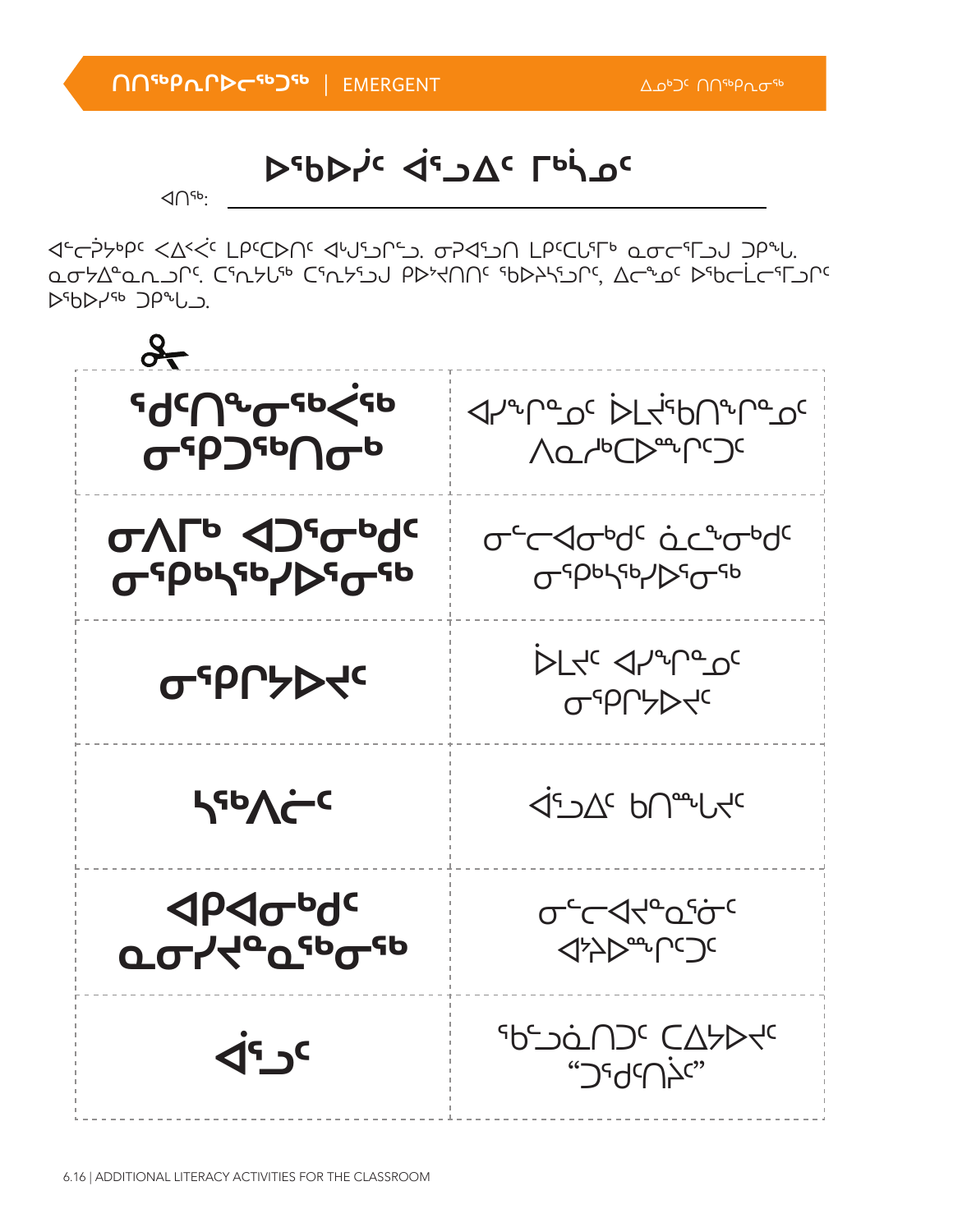| Δ Δ <sup>6</sup> Ο Π <sup>αρ</sup> Ρησ <sup>αβ</sup> |  | EMERGENT | -1 | ႶႶჼჼႼႶႶჂႠჼჼჂჼ |                                                                                           |                 |
|------------------------------------------------------|--|----------|----|---------------|-------------------------------------------------------------------------------------------|-----------------|
|                                                      |  |          |    |               |                                                                                           | Acte d'al Pohoc |
|                                                      |  |          |    |               | I-YY-HA Ki-JR Ling Ling ACHA AL<br>2/YCA8/c ibiy UUCDY6/Un ALA-J7<br>UUCPYHCU (PY-JC-JUV) | $\frac{1}{2}$   |